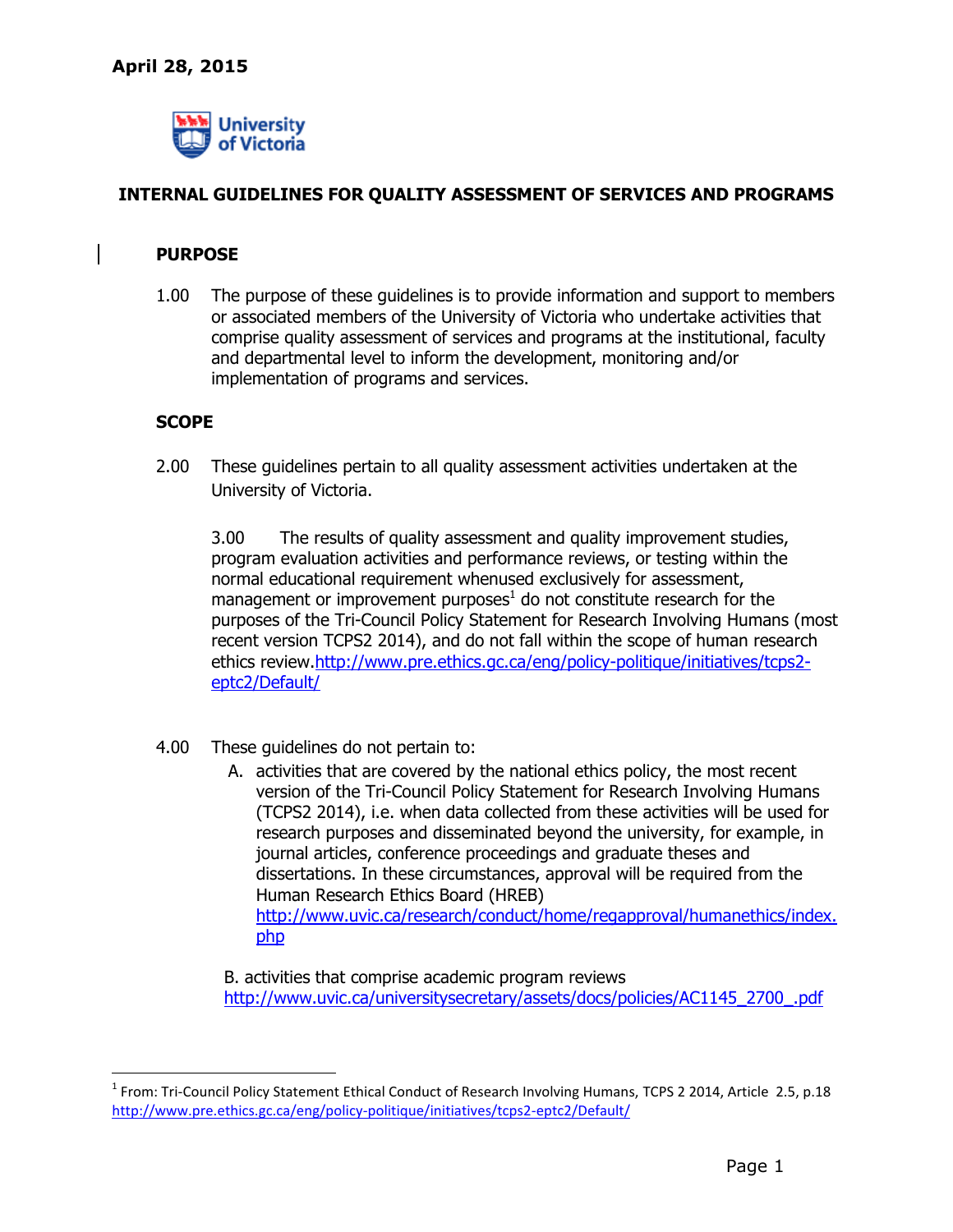and research centre reviews [http://www.uvic.ca/universitysecretary/assets/docs/policies/RH8300\\_2200\\_.](http://www.uvic.ca/universitysecretary/assets/docs/policies/RH8300_2200_.pdf) [pdf](http://www.uvic.ca/universitysecretary/assets/docs/policies/RH8300_2200_.pdf)

- C. activities normally administered in the ordinary course of the operation of an organization for compliance or where participation is required, including those that are required as a condition of employment, for example, staff performance reviews; evaluation in the course of academic or professional training; course experience surveys and data collection for internal or external organizational reports.
- 5.00 Although these guidelines apply to internal university quality assessment activities only, university members regularly engage in quality assessment activities outside of the university setting. Therefore, these guidelines may serve as a template for quality assessment activities performed outside the university by university staff, students, and faculty.

### **GUIDELINES**

- 6.00 Quality assessment activities (QAA) generally carry no risk to respondents; however, decisions based on these activities may in some instances lead to changes that affect respondents (for example, loss or reduction of a service or program).
- 7.00 Those planning to undertake quality assessment activities:
	- A. Are advised to inform their supervisor, chair or director.
	- B. May seek appropriate advice related to the design and analysis of the QAA by consulting with departmental experts or the university's Office of Institutional Planning and Analysis.
- 8.00 Those undertaking QAA must:
	- A. Determine if their proposed activity constitutes a quality assessment activity.
	- B. Conduct the quality assessment activity in a systematic way using recognized methods for collecting and analyzing information and adhering to other policies, regulations and laws as appropriate.
	- C. Ensure respondents are provided with the following information regarding:
		- i. voluntary participation participation in quality assessment activities is entirely voluntary (non-coerced) and the respondent may choose not to participate in certain aspects of the activity, or to withdraw from the activity, without negative consequences;
		- ii. what is expected of them if they participate; the purpose of the activity, and how the information will be used;
		- iii. time commitment required from them for the activity;
		- iv. risks or adverse outcomes that could affect them;
		- v. how the confidentiality of their information will be protected and whether, or how, their anonymity will be protected;
		- vi. as appropriate, the results of the assessment activity; and